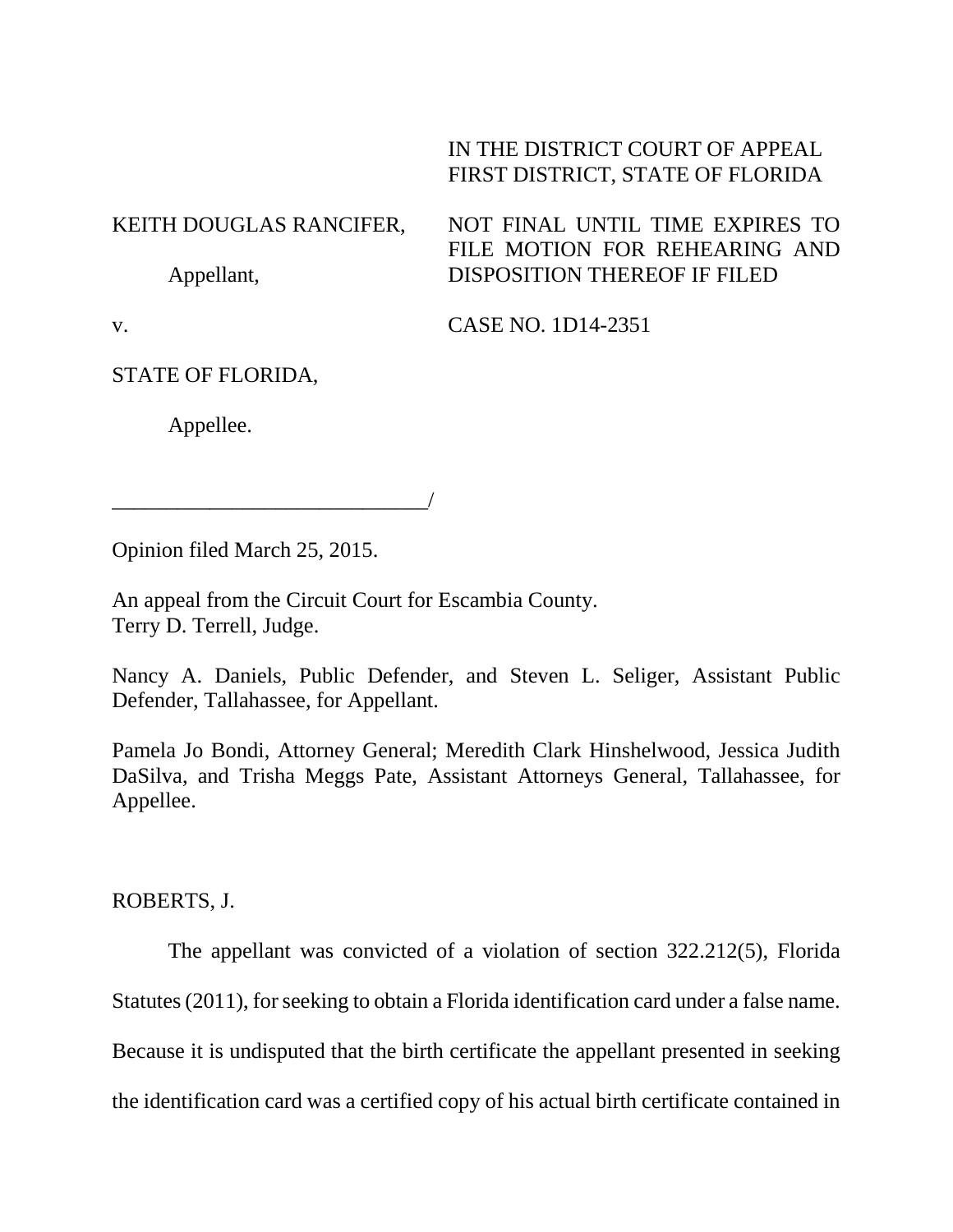the records of the State of New York and because we find that the name on that birth certificate was the only legal name that the appellant could have used to seek a Florida identification card, we vacate the conviction and sentence.

The undisputed facts of the case are as follows. The appellant was born in New York in 1969. After living in New York under the name "Keith Douglas Rancifer," he came to Florida. In 1987, the appellant initially established a Florida identification card under the name Keith Douglas Rancifer. The appellant continued to obtain identification, either in the form of a Florida driver's license or identification card, under the name Keith Douglas Rancifer, the last being in 2007. At the time of this case, the appellant's driver's license in the name Keith Douglas Rancifer had been suspended.

The appellant stated that, in pursuing a Florida identification card, he was advised by the Florida Department of Highway Safety and Motor Vehicles that he would need a birth certificate. He originally sought a birth certificate in the name of Keith Douglas Rancifer in New York, but was told that there was not a birth certificate matching that name and date of birth. Using the appellant's mother's name and date of birth, the New York official was able to locate a birth certificate for the appellant's date of birth in the name of "Male Williams."

On April 1, 2011, the appellant presented as proof of his identity a Social Security Card in the name Male Williams with an issue date of March 17, 2011, and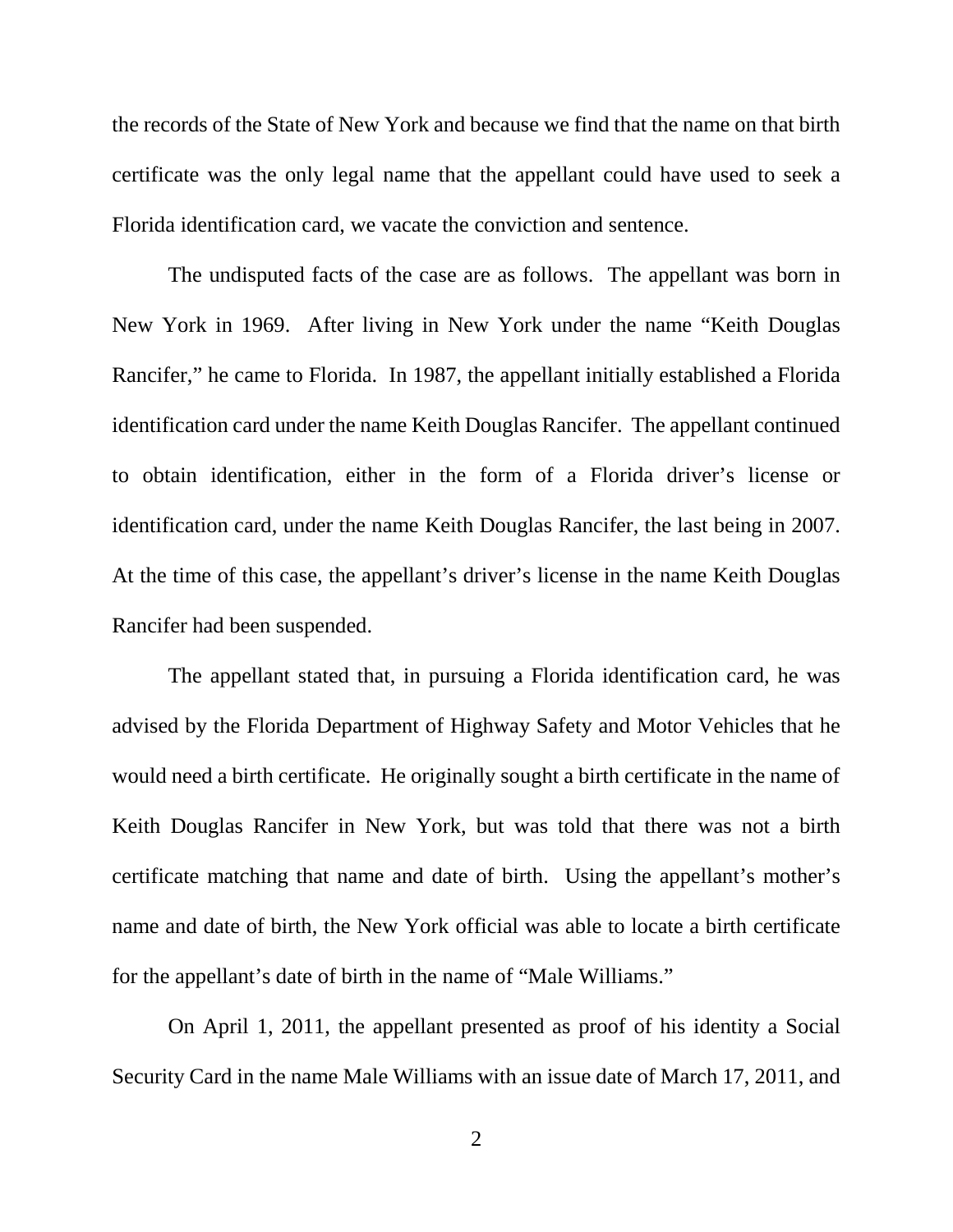a New York birth certificate in the name Male Williams with an issue date of March 11, 2011. The State does not dispute the authenticity of either document. After finding duplicate identification cards in the names Keith Douglas Rancifer and Male Williams, the State proceeded to file criminal charges against the appellant. The State's information simply reiterated the language of the statute, which provides, in part:

It is unlawful for any person to use a false or fictitious name in any application for a driver's license or identification card or knowingly to make a false statement, knowingly conceal a material fact, or otherwise commit a fraud in any such application.

## § 322.212(5)(a), Fla. Stat. (2011).

The appellant responded to the charge by filing a motion to dismiss pursuant to Florida Rule of Criminal Procedure  $3.190(c)(4)$ . The appellant's position was that, when he supplied the name of Male Williams, this was his true legal name as evidenced by his birth certificate and Social Security card. The appellant stated that his legal name as provided on his birth certificate is Male Williams; therefore, he could not be charged with a violation of the statute.

The State filed a traverse in which they submitted additional facts. The facts showed that the appellant had operated under the name Keith Douglas Rancifer in Florida since approximately 1987 and that his driver's license in that name was currently suspended. The State also included a statement from the appellant made during the course of the investigation in which he acknowledged that his Keith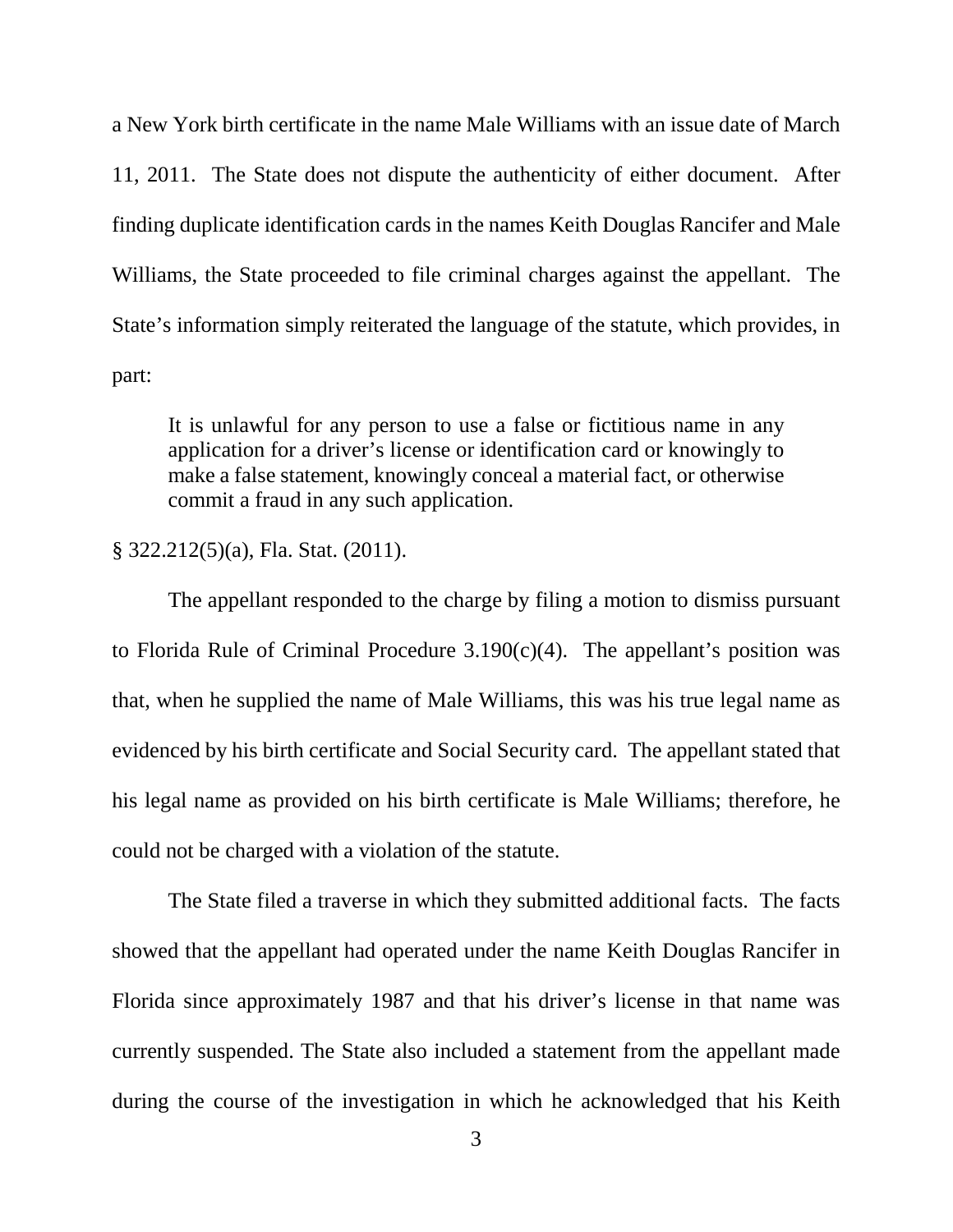Douglas Rancifer driver's license had been suspended. The appellant also stated that he "did what he had to do" in order to obtain a valid identification card, which he needed for work, and that he had attended schools under the name Keith Douglas Rancifer. The State also presented case law from the state of New York standing for the proposition that under the common law of New York, a person was not required to resort to the judicial process to change his or her name and could effectuate a name change by conducting ordinary business under the new name for a period of time.

After a hearing on the issue, the trial court, while recognizing the "Hobson's choice" before the appellant, ultimately concluded that it was not in the position to assess the appellant's credibility and his intent with regard to the information he disclosed regarding his name and identity. The trial court concluded that intent and credibility were factual matters for jury resolution and denied the appellant's motion to dismiss. The appellant then entered a plea of no contest to the charge, reserving the right to appeal the legally dispositive issue. He was sentenced to 36 months' probation.

Section 322.212(5)(a) contains two components, either of which may provide a basis for criminal activity. As to the first component, using a false or fictitious name, the State never disputed the authenticity of the documents provided by the appellant in support of his name being Male Williams. Instead, it is the State's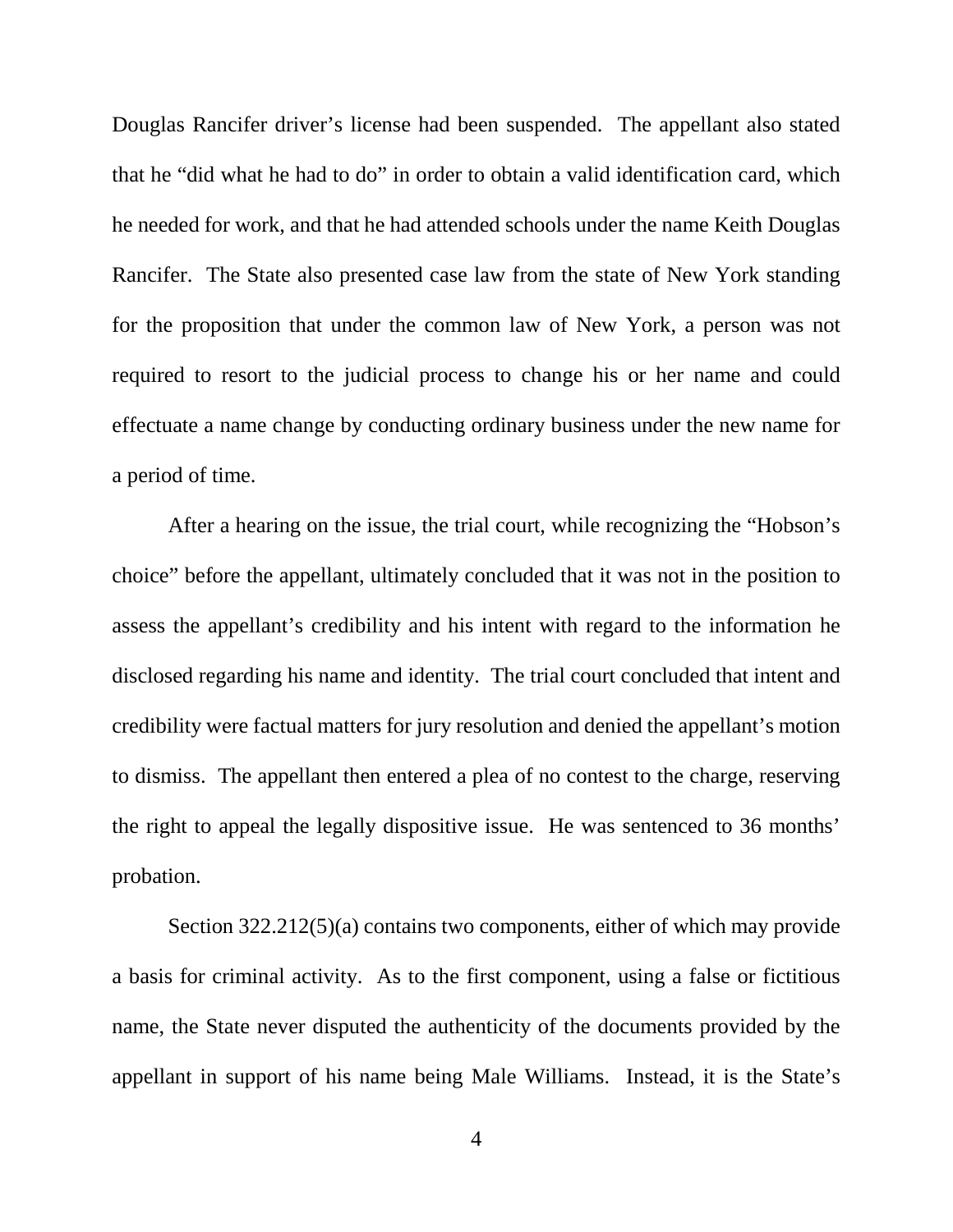position that, under New York common law, the appellant changed his name by going by the name of Keith Douglas Rancifer for a period of years while living in New York. It does appear, based on cases that were presented to us, that under New York common law, a person may change his or her name without the use of legal process simply by holding oneself out and conducting day-to-day affairs under the new name. Such an inquiry would be a factual one that the jury could resolve after receiving an adequate instruction on the law of New York.

However in 2005, the United States Congress passed, and the President signed, the "Real ID Act" as part of an effort to strengthen the accuracy and reliability of government issued identification in order to prevent terrorists from gaining either state or federally issued identification documentation that would allow them to travel freely within the United States in pursuit of their terrorist objectives. See Pub. L. No. 109-13, 119 Stat. 231 (2005). The Act required states to significantly increase the documentation requirements to obtain driver's licenses and state-issued identification cards. For United States citizens to receive or renew their driver's license or state identification cards, they would be required to present a certified copy of their birth certificate or a valid United States passport.

Florida began issuing Real ID compliant credentials in 2010 and specifically requires either a birth certificate or passport in order to obtain a driver's license or identification card. See § 322.08, Fla. Stat. (2011). Those who have changed their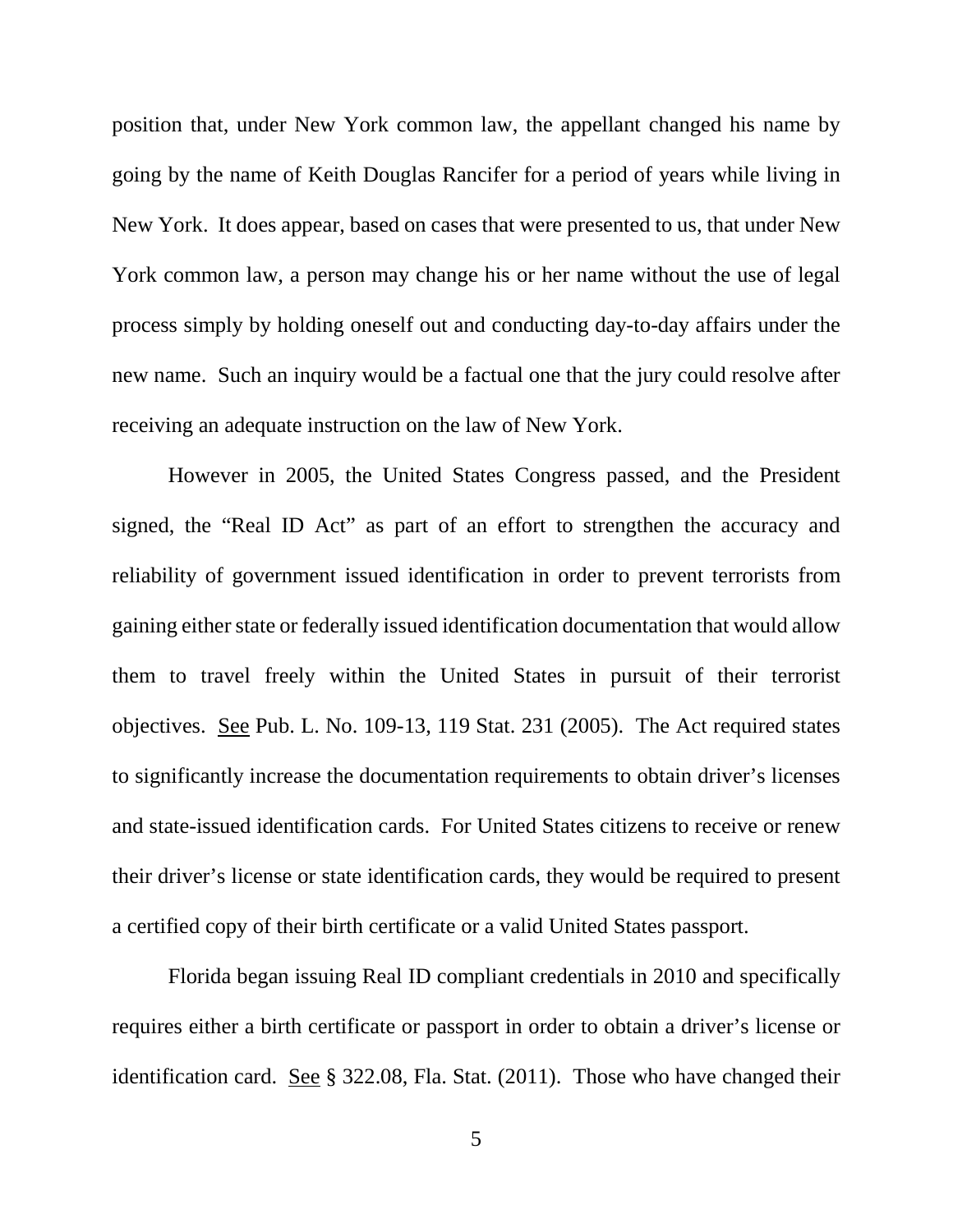name from their birth name are required to also provide copies of either a court judgment or a marriage certificate/divorce decree changing the name. The effect of the Real ID Act on persons who ostensibly have undergone a common law name change is that those persons are prevented from getting identification that would allow them to travel by air, apply for federal benefits, or be honored by other states and the federal government. The implementation of the Real ID Act by the State constitutes a limited preemption of the ability to effect a common law name change.

At oral argument, the State tried to shift its reliance to the second component of section 322.212(5)(a), which requires proof that the appellant knowingly made a false statement, knowingly concealed a material fact, or otherwise committed a fraud in his Florida identification card application. The State's position is that the appellant attempted to circumvent his suspended license by knowingly attempting to procure an identification card in the name of Male Williams. While we agree with the State and the trial court that the issue of the appellant's intent, knowledge, and credibility would typically be a factual matter proper for jury consideration, here the only issue is the appellant's name, which is a legal conclusion. Both the State and the appellant agree to the underlying facts of this case. The disagreement is on the result, i.e., the appellant's legal name, when you apply the law to those agreed-upon facts. This is a legal conclusion, which the trial court could have and should have resolved at the motion to dismiss stage.